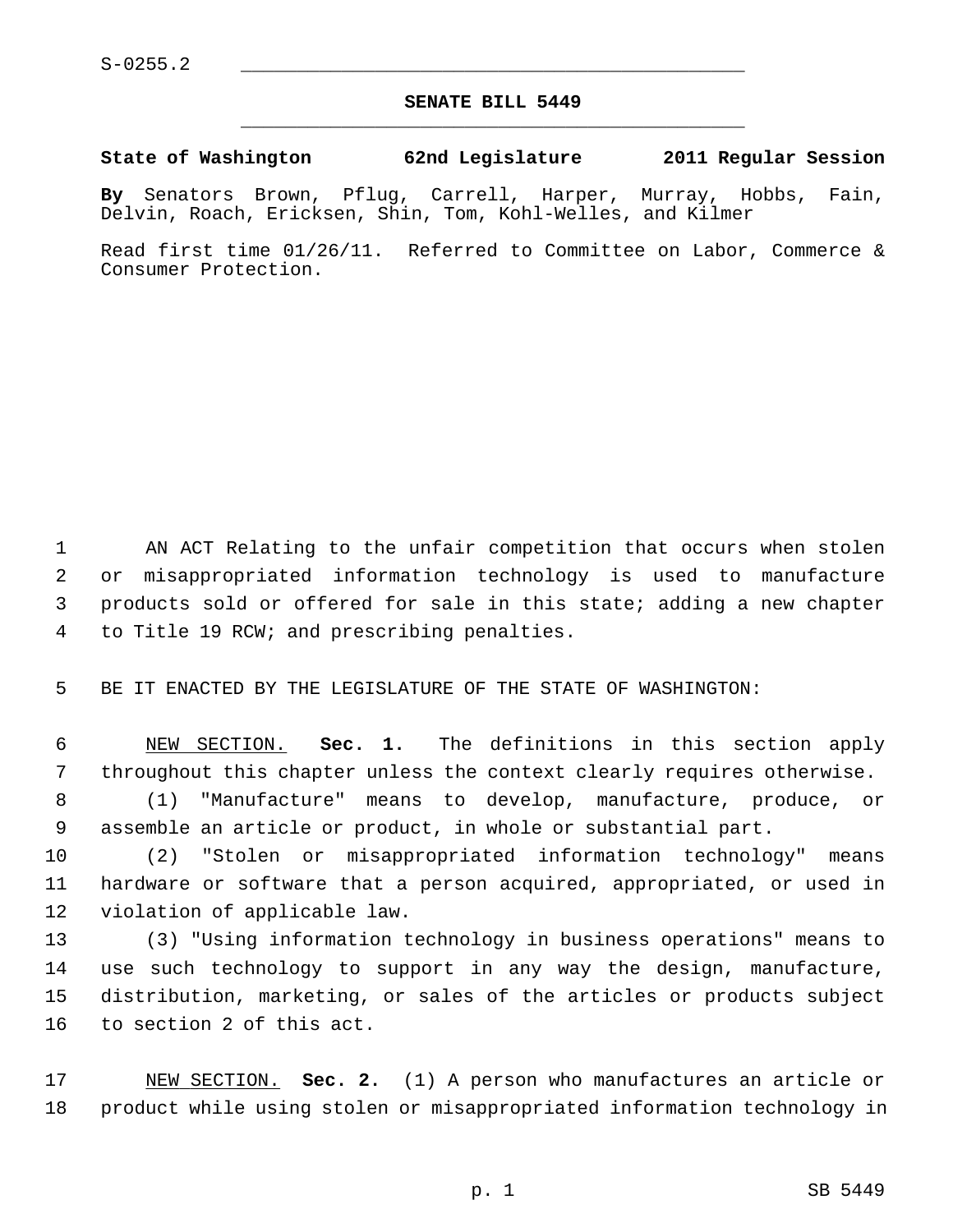1 its business operations is deemed to engage in unfair competition where 2 such an article or product is sold or offered for sale in this state, 3 either separately or as a component of another article or product, and 4 in competition with an article or product that was manufactured without 5 the use of the stolen or misappropriated information technology in 6 violation of this section. Any person who engages in this unfair 7 competition, and any articles or products manufactured by the person in 8 violation of this chapter, are subject to the liabilities and remedial 9 provisions of this chapter, except as otherwise provided in sections 3, 10 4, and 8 of this act.

11 (2) In an action under this chapter, the use of stolen or 12 misappropriated information technology may be established from the 13 business records of a person subject to this section, by evidence 14 derived from techniques used by the information technology owner to 15 establish use of stolen or misappropriated information technology, or 16 by other competent evidence.

17 (3) No action may be brought under this chapter where:

18 (a) The end product or article sold or offered for sale in this 19 state and alleged to violate subsection (1) of this section is a 20 copyrightable work under the United States copyright act;

21 (b) The allegation that the information technology is stolen or 22 misappropriated is based on a claim that the information technology 23 infringes a patent or trade secret under applicable law or that could 24 be brought under any provision of Title 35 of the United States Code; 25 or

26 (c) The allegation that the information technology is stolen or 27 misappropriated is based on a claim that the defendant's use of the 28 information technology violates the terms of a license that allows 29 users to modify and redistribute any source code associated with the 30 technology free of charge.

31 NEW SECTION. **Sec. 3.** (1) No action may be brought under section 32 2 of this act unless the person subject to section 2 of this act 33 received written notice of its alleged use of the stolen or 34 misappropriated information technology from the owner of the 35 information technology or the owner's authorized representative and the 36 person failed to cease use of the owner's stolen or misappropriated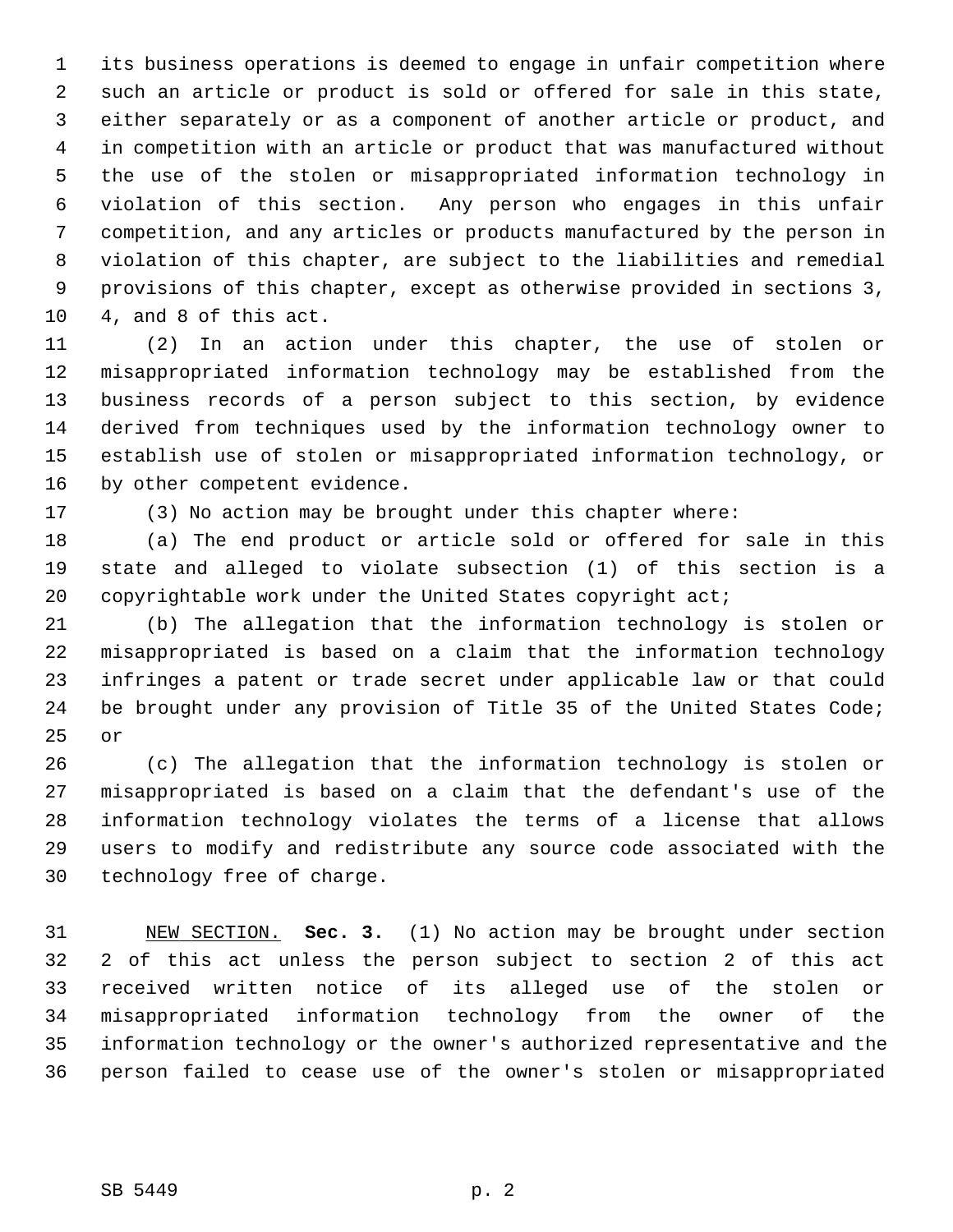1 information technology within ninety days after receiving such a 2 notice, subject to any extension approved in writing by the information 3 technology owner or its authorized representative.

 4 (2) To satisfy the requirements of this section, a written notice 5 must: (a) Identify the stolen or misappropriated information 6 technology; (b) identify the lawful owner of the information 7 technology; (c) state that the notifier has a reasonable belief that 8 the person has acquired, appropriated, or used the information 9 technology in question in violation of applicable law; and (d) if known 10 by the notifier, state the manner in which the information technology 11 is being used by the defendant.

12 NEW SECTION. **Sec. 4.** In an action under section 2 of this act, a 13 defendant may avoid liability by proving by a preponderance of the 14 evidence that: (1) The aggregate retail value of the stolen or 15 misappropriated information technology at the time of the alleged 16 violation is less than ten thousand dollars; or (2) the stolen or 17 misappropriated information technology constitutes a de minimis 18 integrated component of a separate information technology product, and 19 the component was not available for retail purchase on a stand-alone 20 basis at the time it was acquired by the defendant. The retail value 21 of stolen or misappropriated information technology is the retail price 22 of the information technology in this state, multiplied by the number 23 of stolen or misappropriated items used in the business operations of 24 the person alleged to have violated section 2 of this act.

25 NEW SECTION. **Sec. 5.** In any action under this chapter, the court 26 shall, pursuant to applicable rules of discovery, permit the plaintiff 27 or its representative or, where appropriate, a judicially appointed 28 designee, to enter onto the defendant's business premises to inspect 29 any information technology, records, files, or other evidence relevant 30 to the alleged use of stolen or misappropriated information technology 31 in violation of section 2 of this act. Any discovery taken pursuant to 32 this section is in addition to, and does not limit, any other discovery 33 permitted under the applicable rules, including rules providing for 34 entry onto land or other property for inspection and other purposes.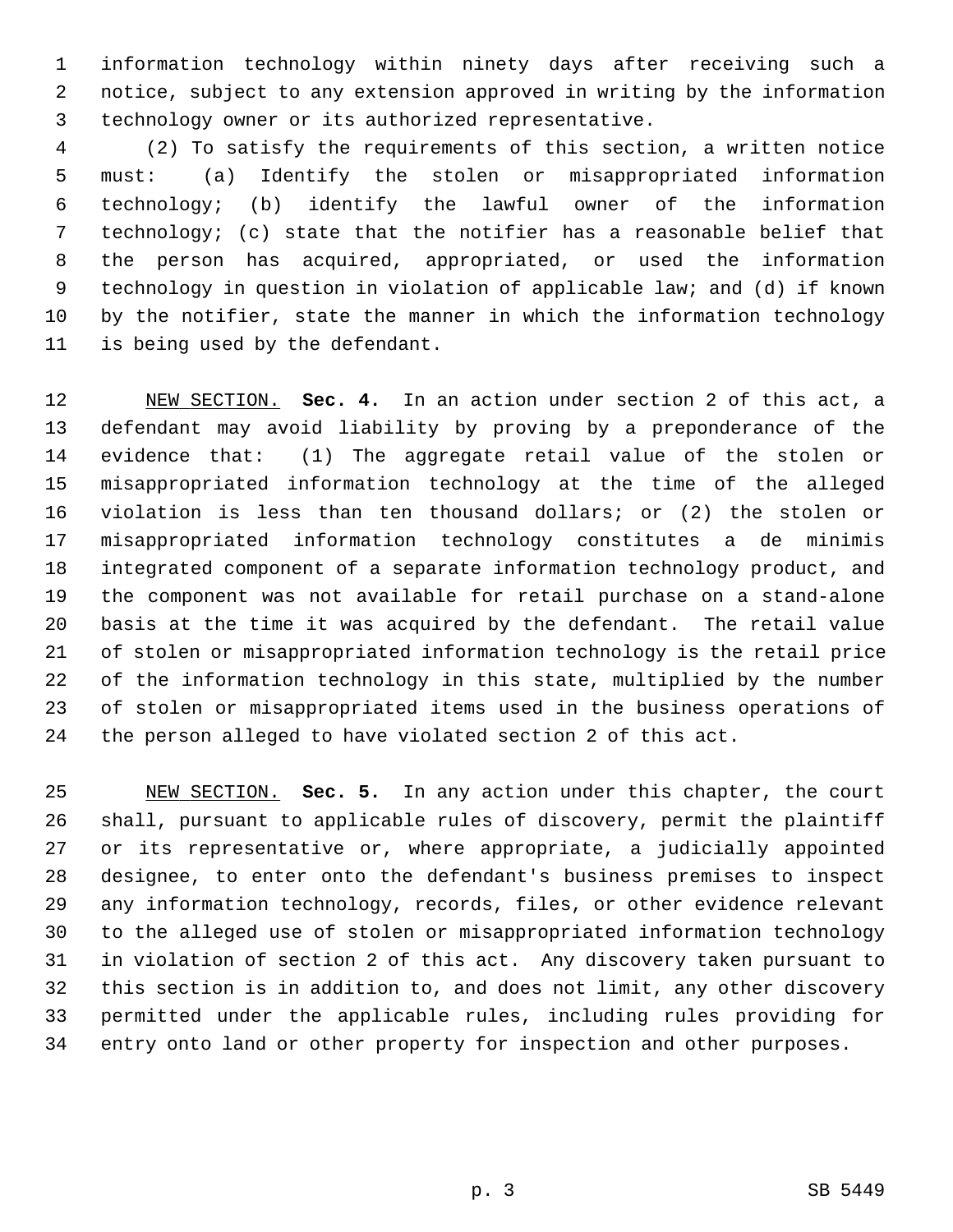1 NEW SECTION. **Sec. 6.** (1)(a) At least ninety days after the 2 provision of notice in accordance with section 3 of this act, the 3 attorney general, or any person injured by reason of a violation of 4 section 2 of this act, or any association of businesses representing 5 such a person may bring an action against any person, article, or 6 product that is subject to section 2 of this act for the following:

 7 (i) To enjoin violation of section 2 of this act, including by 8 enjoining such a person from selling or offering to sell in this state 9 articles or products that are subject to section 2 of this act.

10 (ii) To recover the greater of:

11 (A) Actual damages; or

12 (B) For each product sold or offered for sale in violation of 13 section 2 of this act, an amount of up to twenty percent of the retail 14 price in this state of such an article or product.

15 (b) In any action for injunctive relief under this chapter, 16 irreparable harm and interim harm to the plaintiff shall be presumed 17 where the court finds that articles or products subject to section 2 of 18 this act are being sold or offered for sale in this state.

19 (2) In an action under this chapter, a court may:

20 (a) Increase the damages up to three times the damages authorized 21 by subsection (1)(a)(ii) of this section where the court finds that the 22 defendant's use of the stolen or misappropriated information technology 23 was willful; and

24 (b) Award costs and reasonable attorneys' fees to: (i) A 25 prevailing plaintiff in all actions brought under section 2 of this 26 act; or (ii) a prevailing defendant in actions brought by an injured 27 person.

28 (3) A person is deemed to have been injured by the sale or offer 29 for sale of an article or product subject to section 2 of this act if 30 the person establishes by a preponderance of the evidence that:

31 (a) The person manufactures articles or products that are sold or 32 offered for sale in this state in competition with articles or products 33 that are subject to section 2 of this act; and

34 (b) The person's articles or products were not manufactured using 35 the stolen or misappropriated information technology in violation of 36 section 2 of this act.

37 (4) If the court determines that a person found to have violated 38 section 2 of this act lacks sufficient attachable assets in this state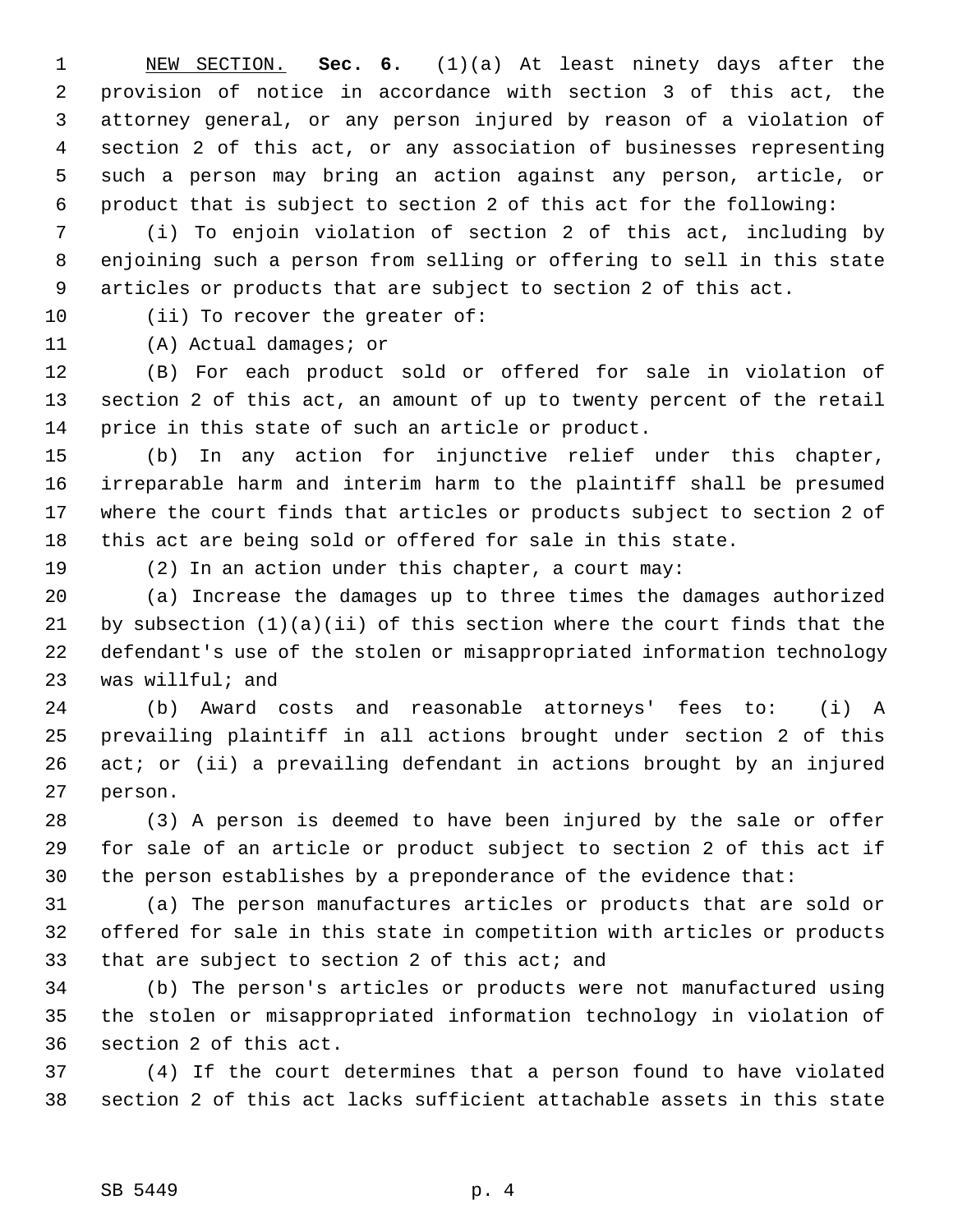1 to satisfy a judgment rendered against it, the court shall enjoin the 2 sale or offering for sale in this state of any articles or products 3 subject to section 2 of this act, except as provided in section 8 of 4 this act. Any person who is served with or otherwise subject to an 5 order for injunctive relief issued under this section must be afforded 6 reasonable notice and opportunity to be heard.

 7 NEW SECTION. **Sec. 7.** The court may proceed in rem against any 8 articles or products alleged to be subject to section 2 of this act, 9 including any articles or products sold or offered for sale in this 10 state. Except as provided in section 8 of this act, all such articles 11 or products are subject to attachment at or after the time of filing a 12 complaint, regardless of: (1) The availability or amount of any 13 monetary judgment; (2) who has title to the articles or products; and 14 (3) the existence of the grounds specified in RCW 6.25.030. If the 15 court determines that any of the articles or products violate section 16 2 of this act, the court shall, acting in rem, enjoin the sale or 17 offering for sale in this state of the articles or products, except as 18 provided in section 8 of this act. Any third party who is served with 19 or otherwise subject to an order for attachment or an injunction acting 20 in rem must be afforded reasonable notice and opportunity to be heard.

21 NEW SECTION. **Sec. 8.** A court may not enforce an order for 22 attachment or injunctive relief under section 6(4) or 7 of this act 23 against a person, other than the manufacturer of the articles or 24 products, who has an interest in an article or product subject to 25 section 2 of this act where such a person establishes by a 26 preponderance of the evidence that:

27 (1) Such a person is the end consumer of an article or product 28 subject to such an order, or acquired the article or product after its 29 sale to an end consumer;

30 (2) Such a person is a business with annual revenues not in excess 31 of fifty million dollars;

32 (3) The person acquired the articles or products in good faith 33 reliance on written assurances from the manufacturer or supplier of the 34 articles or products that the articles or products were manufactured 35 without the use of stolen or misappropriated information technology, 36 provided that within one hundred eighty days of receiving a written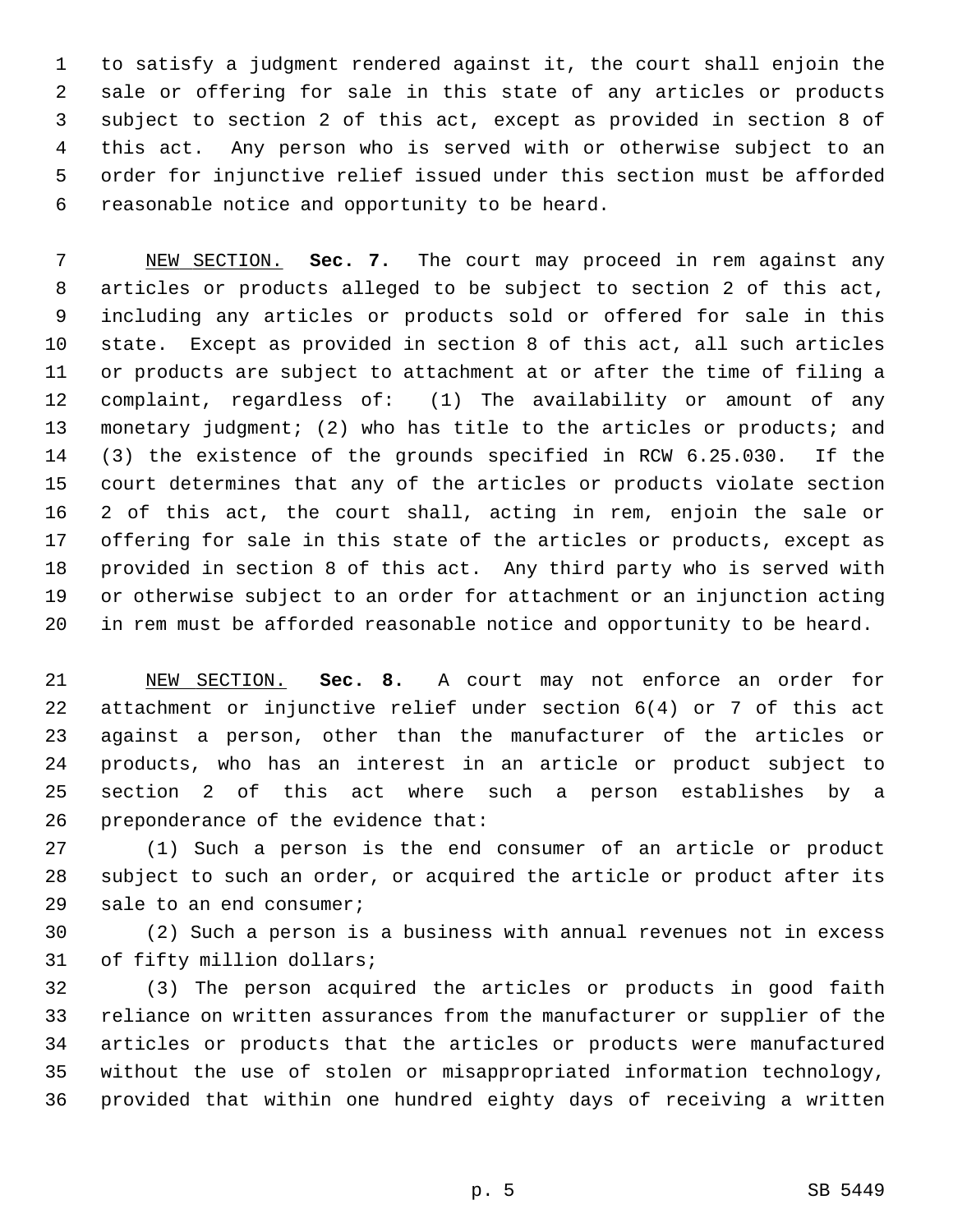1 notice that satisfies the requirements of section 3(2) of this act, the 2 person implements commercially reasonable practices and procedures to: 3 (a) Cause such a manufacturer or supplier to cease such a theft or 4 misappropriation; or (b) prevent future acquisition of articles or 5 products from such a manufacturer or supplier subject to section 2 of 6 this act; or

 7 (4) The person has made commercially reasonable efforts to prevent 8 the acquisition of articles or products subject to section 2 of this 9 act and has acted in good faith to ensure compliance with these 10 practices and procedures to prevent acquisition of these articles and 11 products. A person may satisfy this subsection by proving that its 12 contracts with the manufacturer or supplier of an article or product 13 subject to section 2 of this act prohibits the use of stolen or 14 misappropriated information technology, subject to a right of audit, 15 and such a person has an established practice of auditing its 16 manufacturers and has made good faith efforts to verify compliance with 17 the prohibition during the course of the audits.

18 NEW SECTION. **Sec. 9.** (1) The legislature finds that the practices 19 covered by this chapter are matters vitally affecting the public 20 interest for the purpose of applying the consumer protection act, 21 chapter 19.86 RCW. A violation of this chapter is not reasonable in 22 relation to the development and preservation of business and is an 23 unfair or deceptive act in trade or commerce and an unfair method of 24 competition for the purpose of applying the consumer protection act, 25 chapter 19.86 RCW.

26 (2) The penalties, remedies, and procedures provided by chapter 27 19.86 RCW may not be construed to limit the liabilities and remedial 28 provision of this chapter.

29 NEW SECTION. **Sec. 10.** If any provision of this act or its 30 application to any person or circumstance is held invalid, the 31 remainder of the act or the application of the provision to other 32 persons or circumstances is not affected.

33 NEW SECTION. **Sec. 11.** Sections 1 through 10 of this act